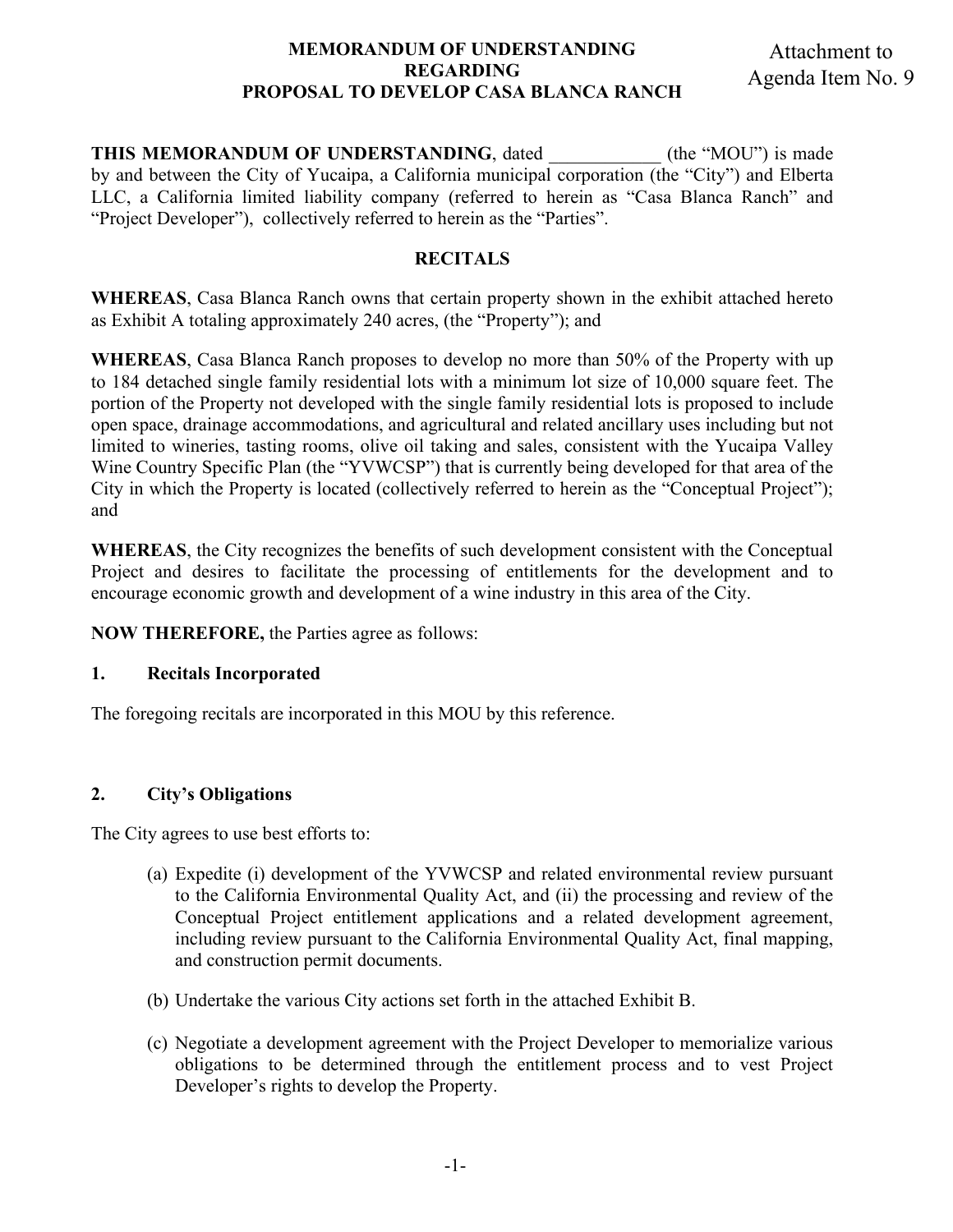## **3. Project Developer's Obligations**

The City agrees to use best efforts to:

- (a) Cooperate with City to expedite (i) development of the YVWCSP and related environmental review pursuant to the California Environmental Quality Act, and (ii) the processing and review of the Conceptual Project entitlement applications and related development agreement, including review pursuant to the California Environmental Quality Act, final mapping, and construction permit documents.
- (b) Pay all applications fees and related Conceptual Project processing cost, and contribute to partially cover costs incurred by the City for compliance with the requirements of the California Environmental Quality Act as specified in Exhibit B.
- (c) Undertake the various Casa Blanca Ranch actions set forth in the attached Exhibit B
- (d) Negotiate a development agreement with the City to memorialize various obligations to be determined through the entitlement process and to vest Project Developer's rights to develop the Property.

## **4. California Environmental Quality Act**

This Memorandum of Understanding provides a framework for processing the Conceptual Project, and does not represent a commitment to approve any specific project on the site. A material part of the framework for processing the Conceptual Project will be the completion of the YVWCSP and all environmental reviews as required by the California Environmental Quality Act before any approvals are granted.

## **5. Counterparts**

This MOU may be executed in counterparts, and all counterparts so executed shall constitute one agreement, binding the Parties hereto, notwithstanding that all of the Parties are not signatory to the original or the same counterpart.

#### **6. Construction**

The language in all parts of this MOU shall be in all cases construed simply according to its fair meaning and not strictly for or against any of the Parties.

//// //// ///

**IN WITNESS WHEREOF**, the Parties have caused this MOU to be executed as of the date first written above.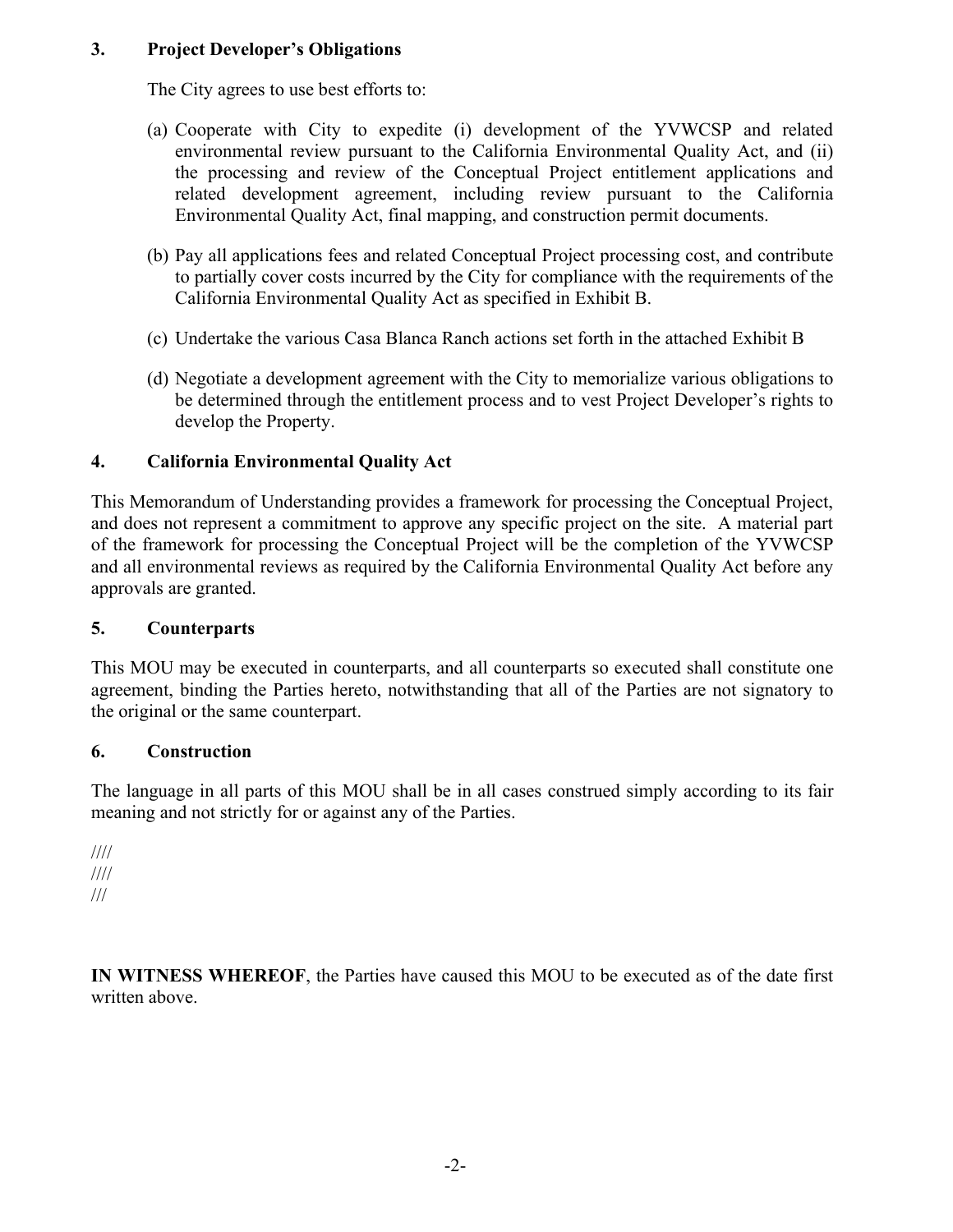**By:** \_\_\_\_\_\_\_\_\_\_\_\_\_\_\_\_\_\_\_\_\_\_\_\_\_\_\_\_\_\_\_\_\_\_\_

David Avila, Mayor

By:  $\Box$ 

Jonathan Weldy

Title: \_\_\_\_\_\_\_\_\_\_\_\_\_\_\_\_\_\_\_\_\_\_\_\_\_\_\_\_\_\_\_

**ATTEST:**

 $\mathcal{L}_\text{max}$  and  $\mathcal{L}_\text{max}$  and  $\mathcal{L}_\text{max}$  and  $\mathcal{L}_\text{max}$ Jennifer Crawford, City Clerk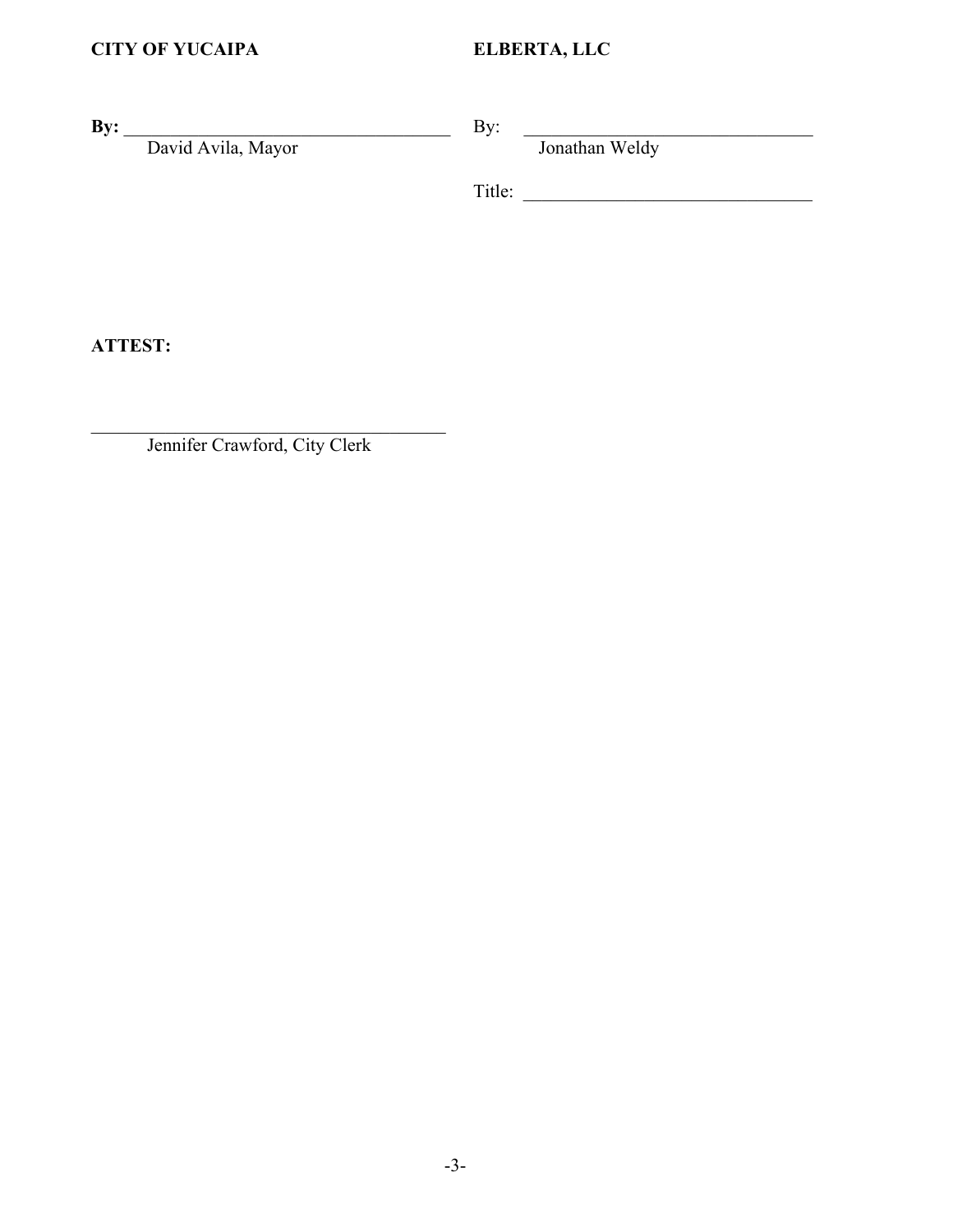## **EXHIBIT A**

**Property Map**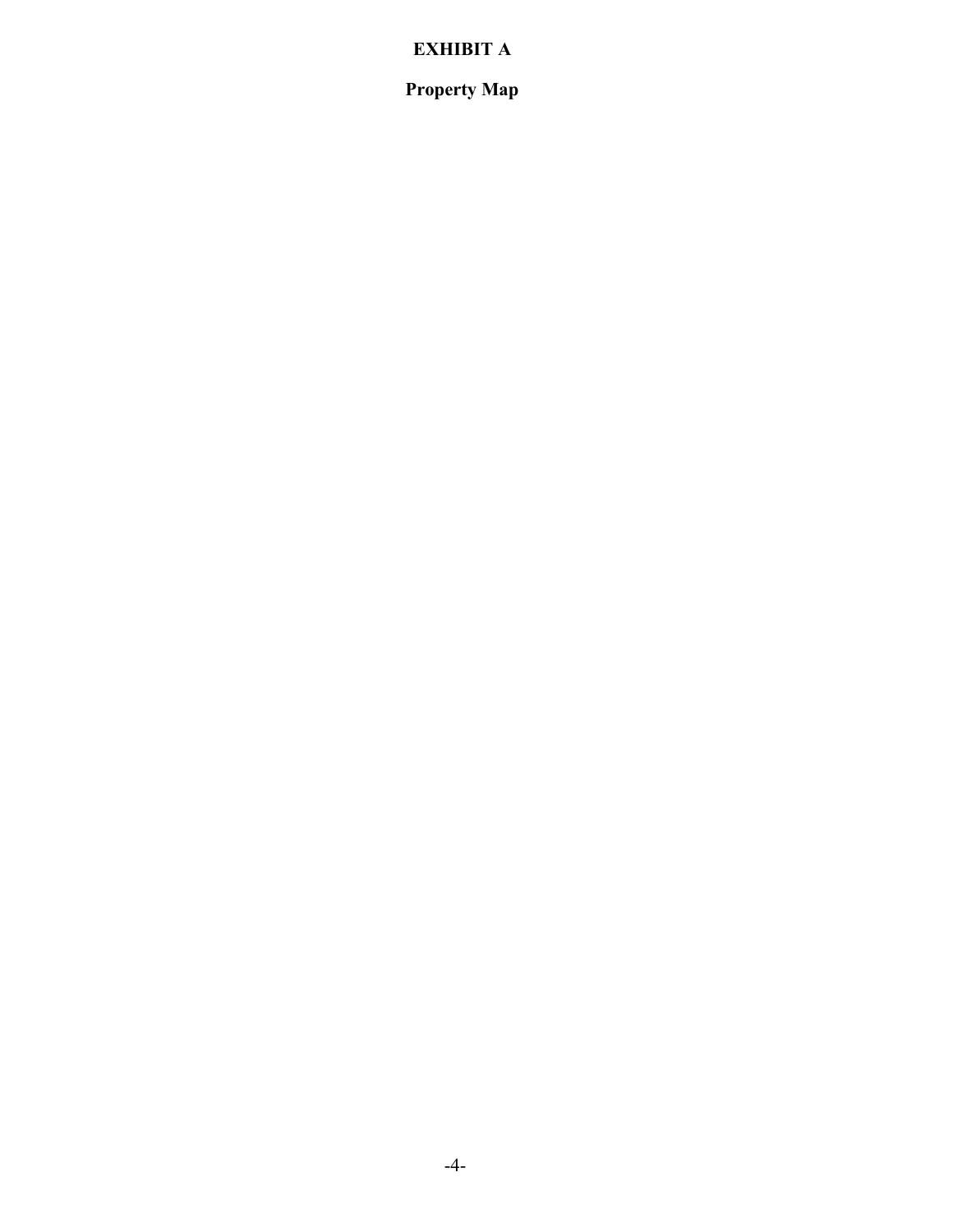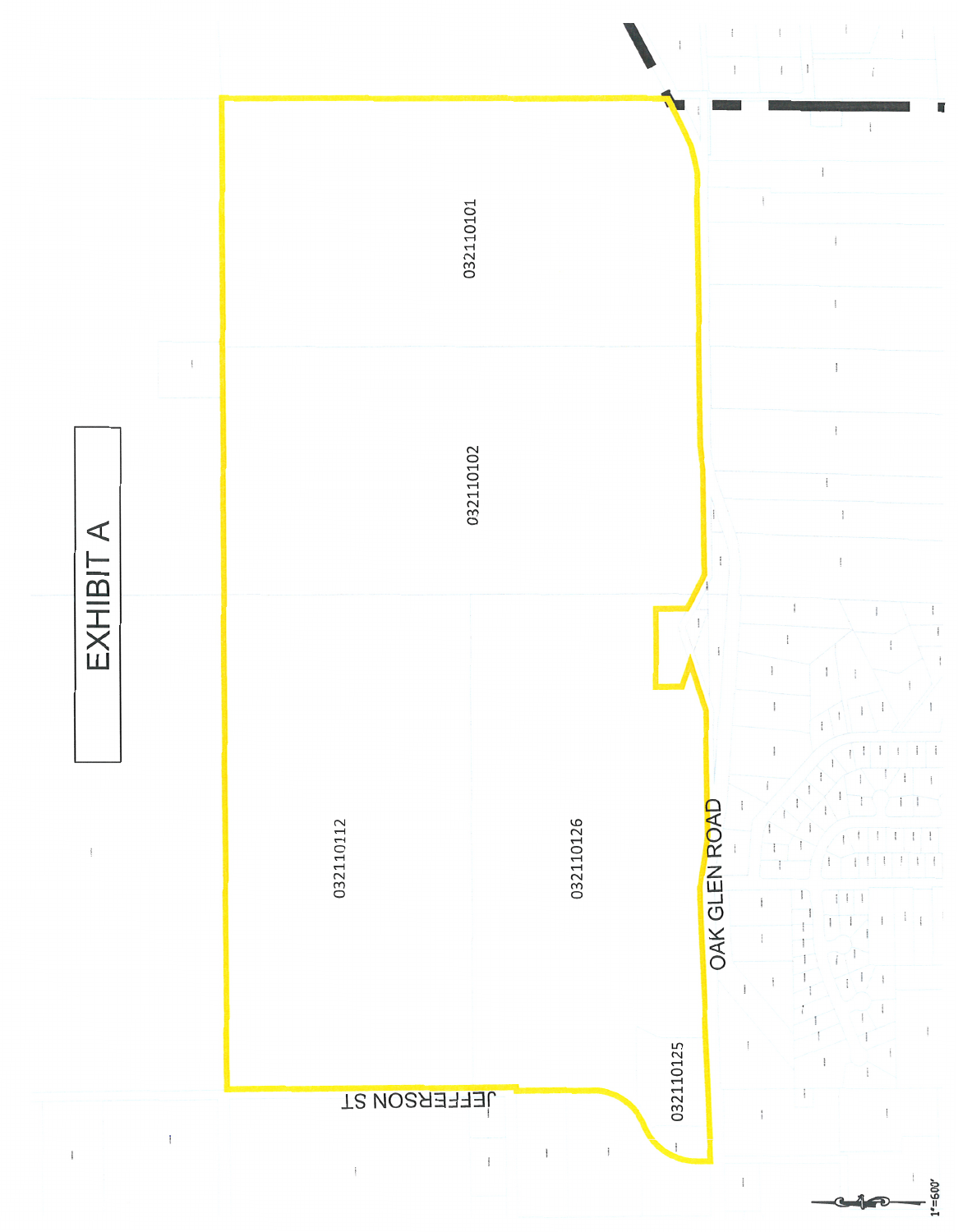## **EXHIBIT B**

**City and Casa Blanca Ranch Actions**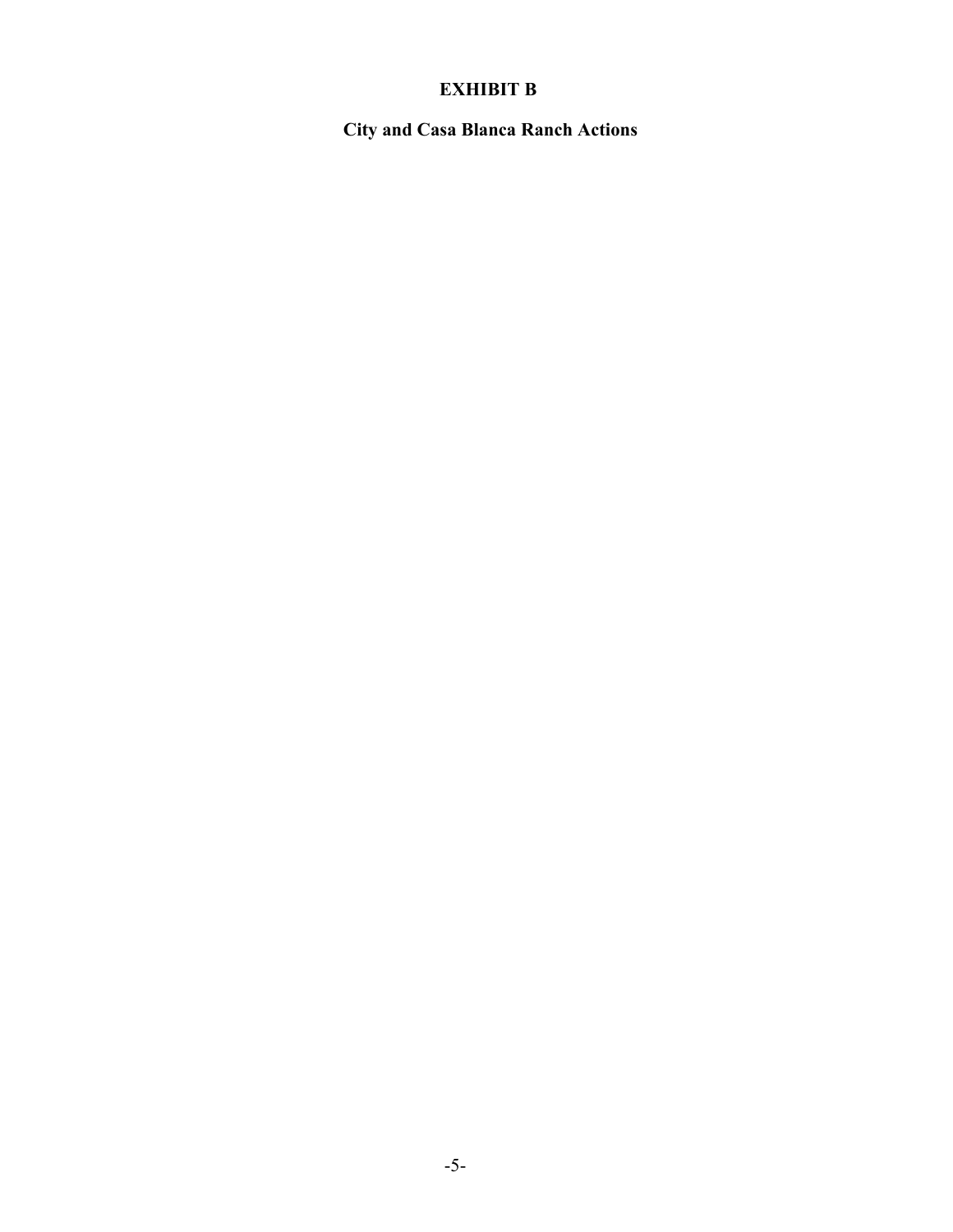# Fair Share/Reimbursement Agreement [Memorandum of Understanding (MOU)] Exhibit B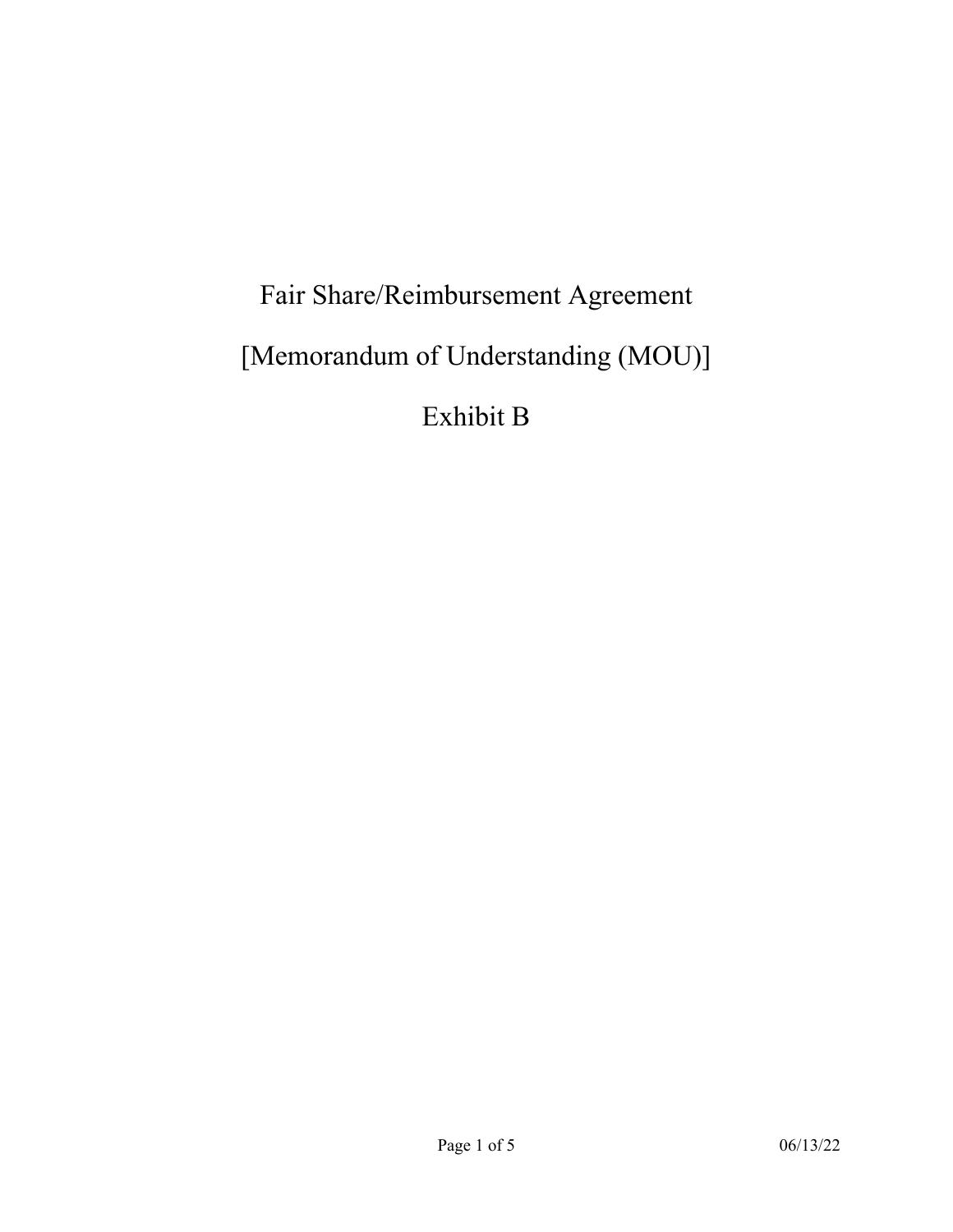## ELBERTA, LLC (aka Casa Blanca Ranch and referred to as "CBR") & City of Yucaipa (City)

- **1. Yucaipa Valley Wine Country Specific Plan (YVWCSP) Environmental Impact Report (EIR)** – the cost of the EIR (Not to exceed \$1M) will be added to the schedule of allowable & reimbursable costs included in Section 8 below, Specific Plan Development Fee ("SPDF FEE") and Reimbursement Plan.
	- a. CBR will provide \$100K payment not later than 15 days after MOU is approved by the City.
	- b. CBR will be entitled to \$100K Fee Credit as prepaid SPDF Fees on first building permits.

## **2. Historic Casa Blanca Ranch House (CBRH)**

- a. CBR will offer the City 14 day exclusive First Right of Refusal to meet or exceed any offer to purchase. (Should the City decline to purchase the Casa Blanca Ranch House, the obligations included below as 2.c. and 2.d., shall not extend to the new buyer.)
- b. Prior to any sale, CBR will complete the application for Historic Registrations to the State, if applicable.
- c. CBR will invest \$50,000 in preservation and restoration of the structure, within thirty (30) months of City approval of this MOU, provided that the YVWCSP EIR has been Certified and adopted by the City.
- d. CBR will participate in advisory committee with City to consider the following topics:
	- i. Committee to be CBR & City Council Ad-Hoc of two council members and one Yucaipa Valley Historical Society Board member
	- ii. Future land use, access & approval
	- iii. Scope of work & improvements
	- iv. Develop Budget and participation agreement
	- v. Shared efforts for funding (including pursing grant funding)
- **3.** City will consider and process a **Planned Unit Development** proposal from CBR to include the following, subject to consistency with the ultimate provisions of the YVWCSP:
	- a. 184 Single Family Detached lots (10,000 sf min) on not more than 50% of the property
	- b. Property not included in the 184 Single Family Detached units/lots to include open space/drainage/agriculture
	- c. Property not included in the 184 Single Family Detached units/lots to include approval of wineries, tasting rooms, olive oil tasting/sales & other related ancillary uses, consistent with the YVWCSP
- **4.** City will consider directing **Park Fees** required pursuant to the City's Development Impact Fee program for use at Five Winds Ranch, and will consider time of payment to be at map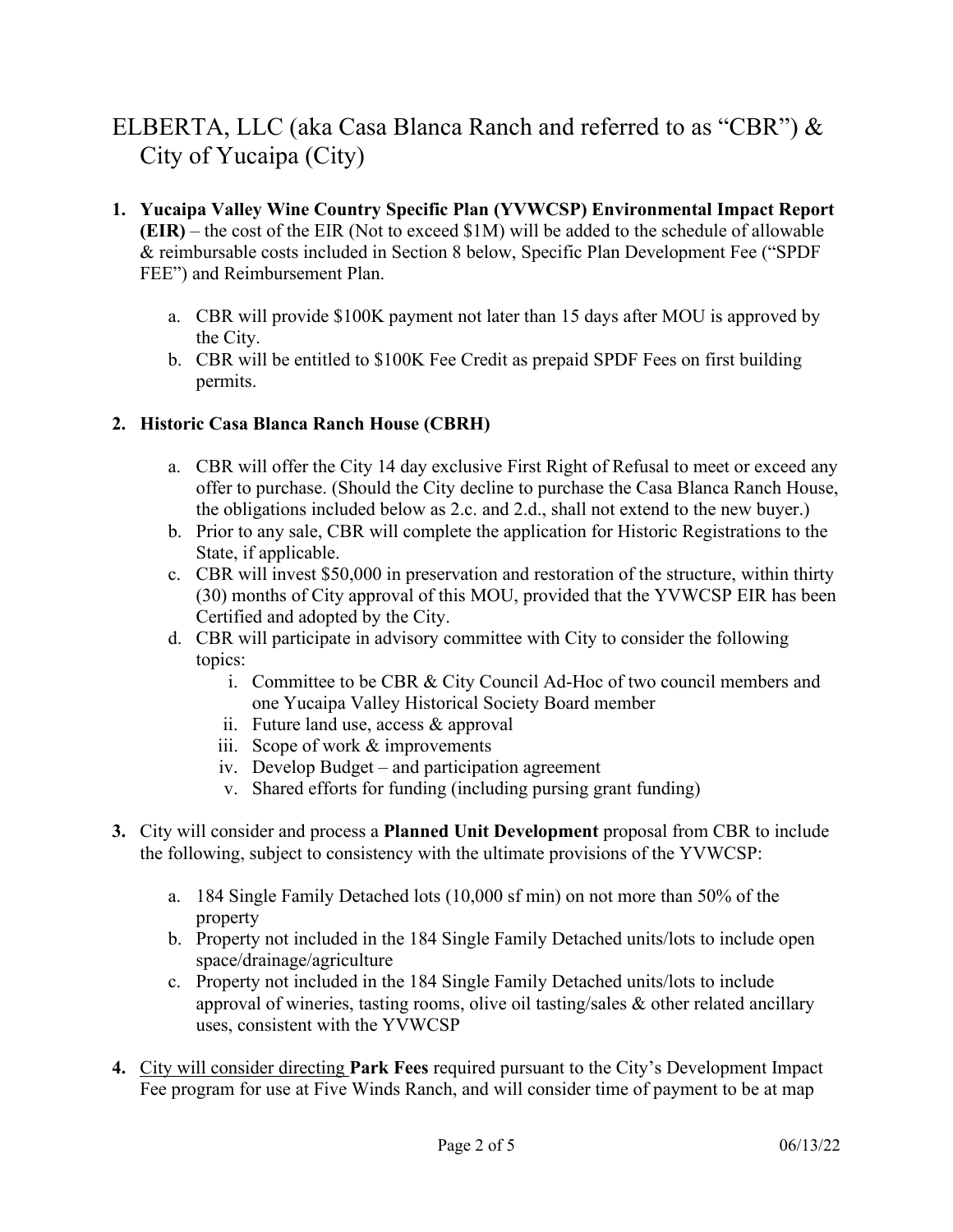recordation. City agrees to cooperate with applicant related to Infrastructure funding options, such as SCIP/BOLD. Tract maps may be recorded in phases of not less than 60 lots per phase, not to exceed three phases at CBR discretion, provided all necessary access and utility requirements are met. Depending on the first two tract maps the third phase will be the reminder lots.

- **5. Infrastructure Improvements.** The infrastructure improvements identified below shall be undertaken by the CBR, subject to refinement through the Specific Plan, entitlement, and CEQA review processes. Further, some of these improvements may be eligible for reimbursement pursuant to the City's Development Impact Free program and the SPDF program.
	- a. **Oak Glen Road** improvements
		- i. Jefferson Street intersection, secondary intersection as required (no signalization, see iv. below)
		- ii. Existing road rehab to be determined (City shall explore partnerships w/ Yucaipa Valley Water District and adjacent landowners on sewer & water improvements)
		- iii. North edge of road, AC Berm and bike path, no Right of Way acquisition included
		- iv. Review viability of single lane Traffic Circle or Round-a-bout at Oak Glen Road and Jefferson/Pendleton Avenue, limited to CBR & City owned property with no new land acquisition required.
	- b. Oak Glen Road alignment of **Multi Use Trail** (interior of project) and Wilson Creek (east/west) unimproved designated multi use trail, consistent with the requirements of the YVWCSP, shall be delivered and open to the public prior to  $25<sup>th</sup>$  residential certificate of occupancy

## **c. Jefferson Street improvements**

- i. From Oak Glen Road to interior east/west road, to be half width plus 12' at ultimate section design specified by the YVWCSP.
- ii. From interior east/west road to Fir Avenue to be half width, plus 12' at ultimate section design specified by the YVWCSP.
- iii. At Wilson Creek crossing, City to process all permits and approvals to remove the existing structure and install a low water crossing. Following city permitting, CBR will install or bond for the low water crossing, within 12 months.
- iv. CBR and the City will work together to design the low water crossing in a temporary location on CBR. An easement for the road will be vacated when the ultimate road/bridge is built. The cost of the design and construction of the low water crossing will count as the Casablanca Development's Contribution toward the overall cost of the Wilson Creek Crossing, and determined through a Development Agreement executed as part of the future Project approvals.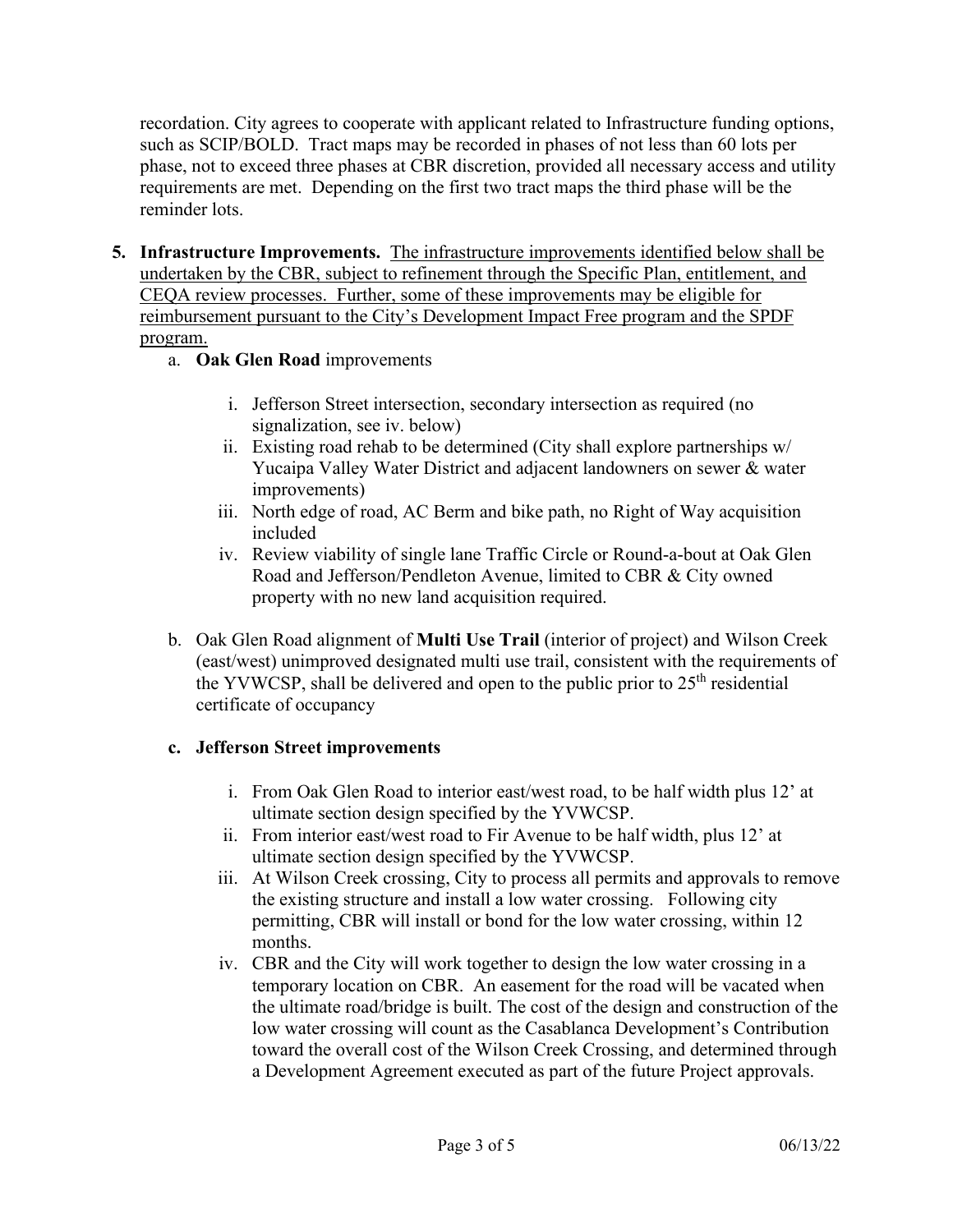## **d. Drainage and Lake**

- i. CBR will grade the water quality basin, to be used as residential storm water quality Best Management Practices and retention for majority of Project
- ii. CBR to grade one future lake. The graded lake will be deeded to the city in fee, for any future improvements, and feature interim dust control measures.
- iii. City to process all approvals and improve lakes subject to assessment fee per Section 8, herein (maintenance by LLMD)
- iv. Drainage on the South side of the project may use Oak Glen Creek and Pendleton drainage improvements as water quality & capacity for a proportional cost to be paid to the City

## **e. Park/Trail Head/Overflow Parking**

- i. Overflow parking to include at least 30, but not more than 50 parking spaces
- ii. Park to include tot lot & rural restroom
- iii. Improvements will be fully bonded or substantially completed prior to the  $61<sup>st</sup>$ Certificate of Occupancy/Building Permit Final.
- iv. Following formation and approval process, if approved, maintenance would be provided by LLMD (tax rate on small number of owners for community wide amenities.)
- v. Total initial annual LLMD assessment shall not exceed \$350/yr.
- **6.** City shall process the roadway vacation for the abandonment of **JAMES BIRCH** Road right of way by City on applicable map
- **7. Wineries, Wine Tasting, Olive Oil, Event & Ancillary Uses** CITY shall permit commercial agricultural operations consistent with the provisions of the YVWCSP, which is expected to include the following:
	- a. Commercial land uses shall be winery/vineyard/olive growth oriented
	- b. Commercial land uses shall be 5-acre minimum
	- c. Commercial land uses shall be 75% vinified/olive groves

## **8. Specific Plan Development Fee (SPDF) and Reimbursement Plan**

- a. City will process subject to all applicable requirements and in cooperation with CBR, an assessment fee per future residential lot in the Specific Plan. Costs to provide reimbursement funds to include:
	- i. CBR park/trail head/parking
	- ii. CBR lakes
	- iii. Offsite Oak Glen Road improvements (outside of TTM limits)
	- iv. Offsite Jefferson Road improvements (outside of TTM limits)
	- v. Fir Avenue Road improvements
	- vi. Jefferson Road Interim Low Water Crossing and Ultimate Bridge at Wilson Creek Crossing
	- vii. EIR & Specific Plan costs beyond the pro-rata fair share contributions